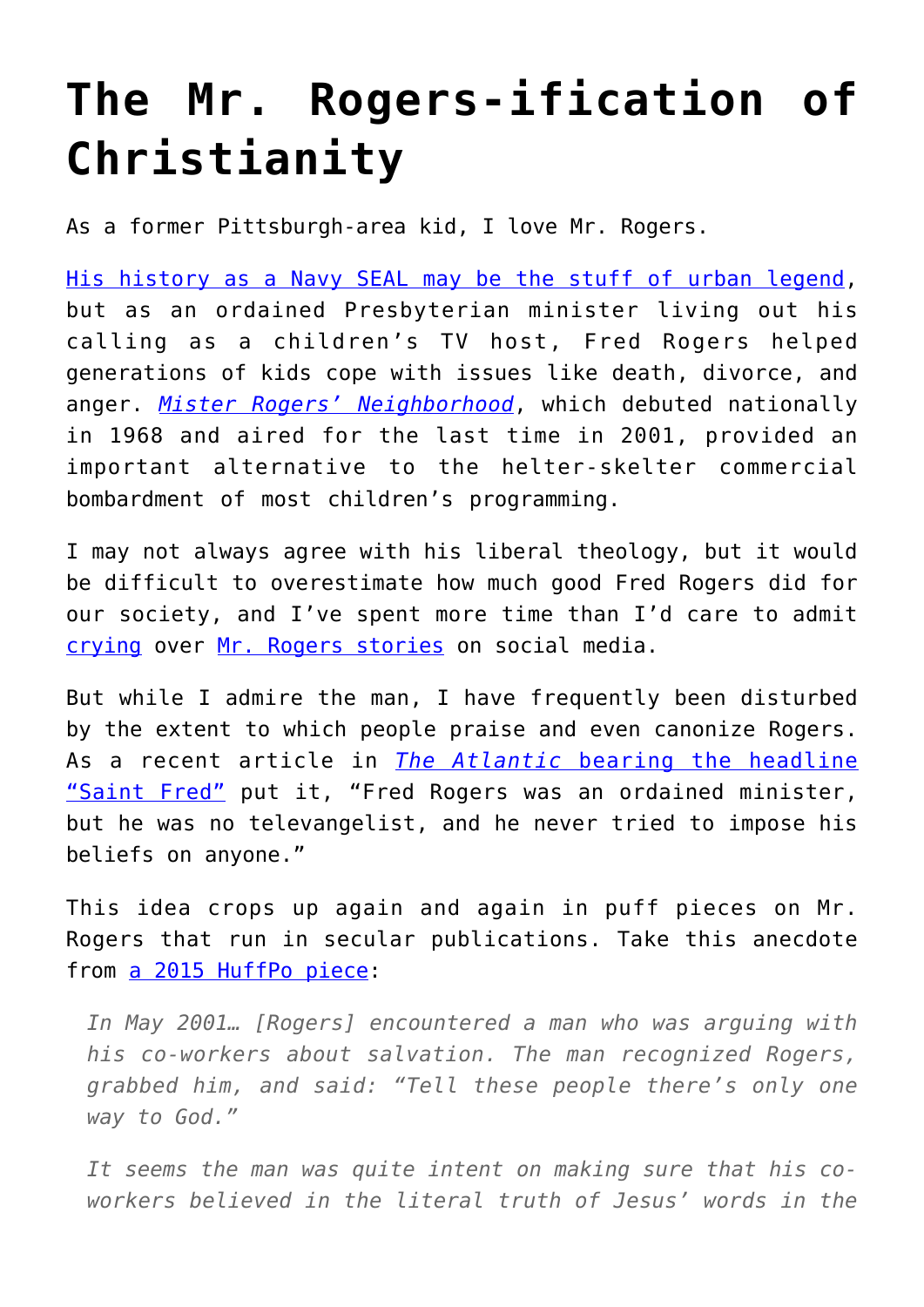*Gospel of John: "I am the way, the truth, and the life. No one comes to the Father except through me."*

*But Rogers did not take the bait of Christian exclusivism: "And I said," Rogers recounted, "'God loves you just the way you are.'"*

If "exclusivism" is the great enemy, it follows that Christianity is most admirable when it abandons its particular doctrinal and historical character, [reducing itself to a](http://www.theamericanconservative.com/articles/the-self-acceptance-cult-claims-a-wrinkle-in-time/) [series of vague, humanistic platitudes that you might hear](http://www.theamericanconservative.com/articles/the-self-acceptance-cult-claims-a-wrinkle-in-time/) [from Oprah.](http://www.theamericanconservative.com/articles/the-self-acceptance-cult-claims-a-wrinkle-in-time/)

And speaking of Oprah, if you need another example of how Christians are pressured to let the feel-good secular gospel swallow their faith, look no further than the new film adaptation of Madeleine L'Engle's *A Wrinkle in Time*, in which Oprah played a starring role.

L'Engle's novel was plenty inclusive, some would say to the point of syncretism, naming Buddha as a "warrior of light" alongside Jesus Christ and St. Francis of Assisi. Unfortunately, though, the screenwriter who penned the new adaptation [wouldn't be satisfied with anything less than the](http://www.theamericanconservative.com/articles/when-christianity-wrinkle-in-time-oprah/) [total erasure of Christianity from the film](http://www.theamericanconservative.com/articles/when-christianity-wrinkle-in-time-oprah/). In an interview with UPROXX, screenwriter Jennifer Lee [said she removed all of](https://www.christianpost.com/news/disneys-a-wrinkle-in-time-writer-defends-removing-bible-verses-christian-themes-in-movie-220899/) [the novel's Christian references from the film in order to](https://www.christianpost.com/news/disneys-a-wrinkle-in-time-writer-defends-removing-bible-verses-christian-themes-in-movie-220899/) [make it more diverse and "inclusive,"](https://www.christianpost.com/news/disneys-a-wrinkle-in-time-writer-defends-removing-bible-verses-christian-themes-in-movie-220899/) explaining that "we have progressed as a society and we can move onto the other elements [of the book]."

The implication that Christianity is just a crude and outdated framework best left on the ash heap of history is odd when you consider the people who often make the claim.

Imagine Lee or the author of that HuffPo piece praising a gay television host who hid his sexuality in order to make his show more inclusive. In fact, we usually see the opposite.